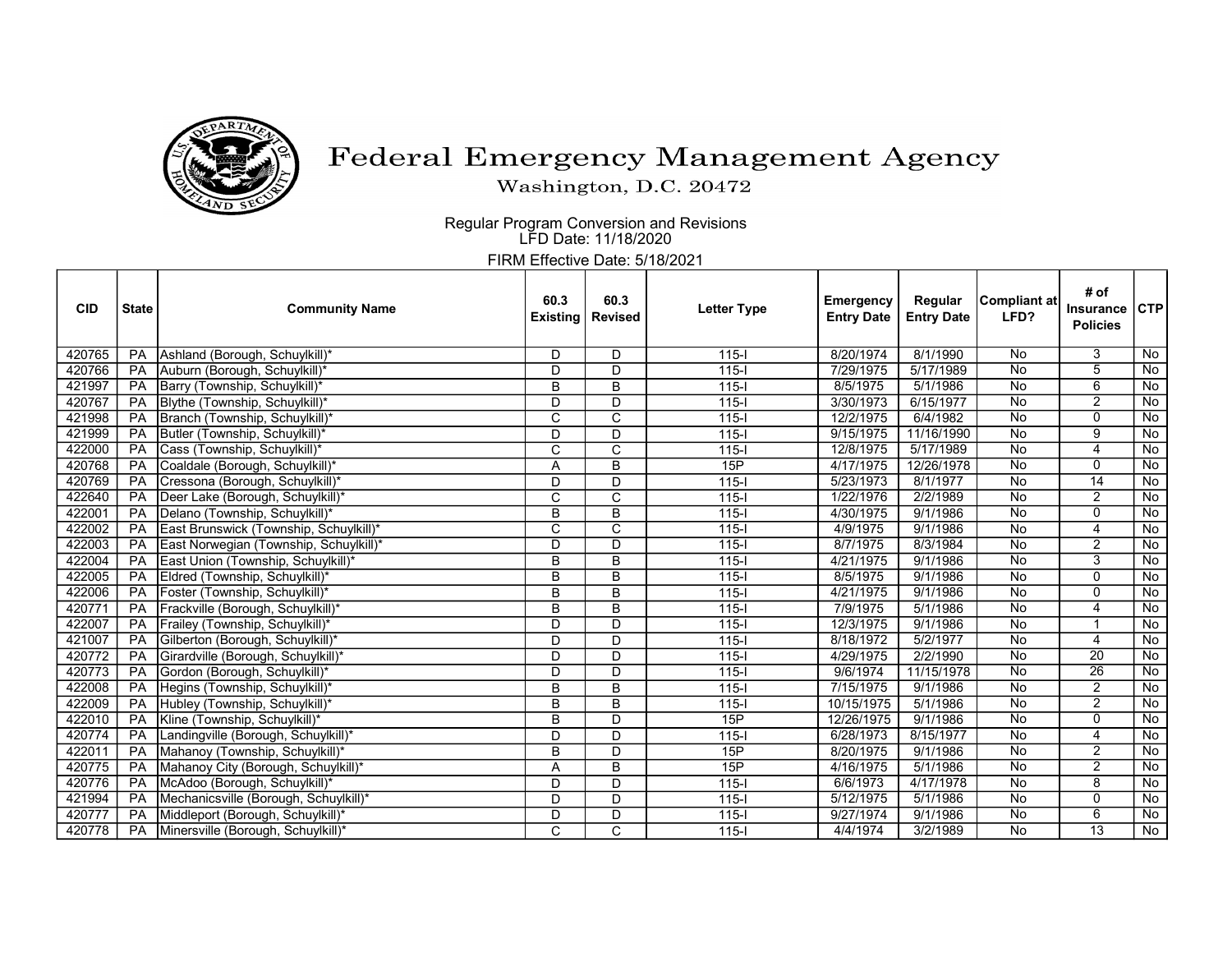| <b>CID</b> | <b>State</b>    | <b>Community Name</b>                           | 60.3<br><b>Existing</b> | 60.3<br><b>Revised</b>  | <b>Letter Type</b> | Emergency<br><b>Entry Date</b> | Regular<br><b>Entry Date</b> | <b>Compliant at</b><br>LFD? | # of<br>Insurance<br><b>Policies</b> | CTP                |
|------------|-----------------|-------------------------------------------------|-------------------------|-------------------------|--------------------|--------------------------------|------------------------------|-----------------------------|--------------------------------------|--------------------|
| 421995     | <b>PA</b>       | Mount Carbon (Borough, Schuylkill)*             | D                       | D                       | $115 -$            | 8/28/1975                      | 9/1/1986                     | No                          | $\Omega$                             | No.                |
| 422012     | PA              | New Castle (Township, Schuylkill)*              | $\overline{\mathrm{c}}$ | $\overline{\mathrm{c}}$ | $115 -$            | 12/3/1979                      | 8/13/1982                    | $\overline{N}$              | $\overline{1}$                       | $\overline{N}$     |
| 420779     | PA              | New Philadelphia (Borough, Schuylkill)*         | $\overline{\mathsf{D}}$ | $\overline{\mathsf{D}}$ | $115 -$            | 5/25/1973                      | 8/15/1977                    | No                          | $\overline{6}$                       | No                 |
| 421996     | <b>PA</b>       | New Ringgold (Borough, Schuylkill)*             | C                       | C                       | $115-I$            | 8/22/1975                      | 11/15/1989                   | $\overline{N_{0}}$          | $\overline{5}$                       | No                 |
| 422013     | PA              | North Manheim (Township, Schuylkill)*           | D                       | $\overline{\mathsf{D}}$ | $115 -$            | 9/29/1975                      | 11/15/1989                   | $\overline{No}$             | $\overline{17}$                      | $\overline{No}$    |
| 422014     | PA              | North Union (Township, Schuylkill)*             | B                       | B                       | $115 -$            | 7/11/1975                      | 9/1/1986                     | No                          | $\mathbf 1$                          | No                 |
| 422015     | <b>PA</b>       | Norwegian (Township, Schuylkill)*               | $\overline{C}$          | $\overline{C}$          | $115-I$            | 4/21/1975                      | 7/9/1982                     | $\overline{N}$              | $\overline{0}$                       | No                 |
| 421204     | PA              | Orwigsburg (Borough, Schuylkill)*               | $\overline{\mathsf{c}}$ | $\overline{\mathsf{c}}$ | $115-I$            | 5/15/1974                      | 3/2/1989                     | No                          | $\overline{25}$                      | No                 |
| 420780     | PA              | Palo Alto (Borough, Schuylkill)*                | D                       | D                       | $\overline{115-1}$ | 12/13/1974                     | 8/3/1984                     | No                          | $\overline{0}$                       | No                 |
| 420781     | <b>PA</b>       | Pine Grove (Borough, Schuylkill)*               | D                       | D                       | $115-I$            | 4/17/1973                      | 12/4/1979                    | $\overline{N}$              | $\overline{63}$                      | No                 |
| 420782     | PA              | Pine Grove (Township, Schuylkill)*              | D                       | D                       | $115 -$            | 6/14/1973                      | 4/16/1990                    | No                          | 39                                   | $\overline{N}$     |
| 420783     | PA              | Port Carbon (Borough, Schuylkill)*              | D                       | D                       | $115 -$            | 9/15/1972                      | 1/19/1978                    | No                          | 84                                   | No                 |
| 420784     | <b>PA</b>       | Port Clinton (Borough, Schuylkill)*             | D                       | $\overline{\mathsf{D}}$ | $115 -$            | 12/15/1972                     | 2/1/1980                     | $\overline{No}$             | $\overline{15}$                      | $\overline{N}$     |
| 422016     | PA              | Porter (Township, Schuylkill)*                  | B                       | B                       | $\overline{115-1}$ | 8/18/1975                      | 9/1/1986                     | $\overline{No}$             | $\overline{3}$                       | $\overline{No}$    |
| 420785     | <b>PA</b>       | Pottsville (City, Schuylkill)*                  | D                       | D                       | $115 -$            | 6/28/1973                      | 7/5/1977                     | No                          | $\overline{8}$                       | No                 |
| 422017     | PA              | Reilly (Township, Schuylkill)*                  | $\overline{B}$          | $\overline{B}$          | $115 -$            | 4/7/1975                       | 5/1/1986                     | $\overline{N}$              | $\overline{1}$                       | $\overline{N}$     |
| 422505     | PA              | Ringtown (Borough, Schuylkill)*                 | B                       | B                       | $115-I$            | 5/27/1975                      | 6/25/1976                    | $\overline{N}$              | $\overline{0}$                       | No                 |
| 422018     | <b>PA</b>       | Rush (Township, Schuylkill)*                    | B                       | B                       | $115 -$            | 4/21/1975                      | 1/7/1983                     | $\overline{N_{0}}$          | 3                                    | No                 |
| 422019     | $\overline{PA}$ | Ryan (Township, Schuylkill)*                    | B                       | $\overline{B}$          | $\overline{115-1}$ | 4/7/1975                       | 4/1/1983                     | $\overline{No}$             | $\overline{2}$                       | No                 |
| 422020     | PA              | Schuylkill (Township, Schuylkill)*              | D                       | D                       | $115 -$            | 5/27/1975                      | 3/11/1983                    | $\overline{N}$              | $\mathbf{1}$                         | No                 |
| 420787     | PA              | Schuylkill Haven (Borough, Schuylkill)*         | D                       | D                       | $115 -$            | 10/20/1972                     | 12/1/1977                    | $\overline{N}$              | 65                                   | No                 |
| 420788     | PA              | Shenandoah (Borough, Schuylkill)*               | B                       | $\overline{B}$          | $115-I$            | 5/16/1973                      | 5/1/1986                     | $\overline{N}$              | $\overline{14}$                      | $\overline{N}$     |
| 422022     | PA              | South Manheim (Township, Schuylkill)*           | D                       | $\overline{D}$          | $115 -$            | 8/6/1975                       | 5/4/1989                     | $\overline{N_{0}}$          | $\overline{11}$                      | No                 |
| 420786     | <b>PA</b>       | St. Clair (Borough, Schuylkill)*                | D                       | D                       | $115 -$            | 11/24/1972                     | 3/15/1977                    | $\overline{N_{0}}$          | 60                                   | No                 |
| 425389     | PA              | Tamaqua (Borough, Schuylkill)*                  | C                       | $\overline{\text{c}}$   | $115 -$            | 1/29/1971                      | 12/3/1971                    | $\overline{N}$              | $\overline{76}$                      | $\overline{No}$    |
| 420790     | PA              | Tower City (Borough, Schuylkill)*               | B                       | B                       | $115 -$            | 4/29/1975                      | 9/1/1986                     | $\overline{N}$              | $\mathbf{1}$                         | No                 |
| 420791     | <b>PA</b>       | Tremont (Borough, Schuylkill)*                  | D                       | D                       | $\overline{115-1}$ | 4/26/1973                      | 6/4/1980                     | $\overline{No}$             | 28                                   | $\overline{N}$     |
| 422023     | PA              | Tremont (Township, Schuylkill)*                 | D                       | D                       | $\overline{115-1}$ | 3/19/1975                      | 9/5/1979                     | No                          | $\overline{1}$                       | No                 |
| 422024     | <b>PA</b>       | Union (Township, Schuylkill)*                   | B                       | B                       | $115 -$            | 7/24/1975                      | 9/1/1986                     | $\overline{N_{0}}$          | $\overline{2}$                       | No                 |
| 422025     | PA              | Upper Mahantongo (Township, Schuylkill)*        | $\overline{\text{c}}$   | $\overline{\mathsf{c}}$ | $115 -$            | 4/29/1975                      | 1/17/1990                    | $\overline{N}$              | $\overline{15}$                      | No                 |
| 422026     | PA              | Walker (Township, Schuylkill)*                  | $\overline{\text{c}}$   | $\overline{\text{c}}$   | $115 -$            | 3/19/1975                      | 12/5/1989                    | $\overline{N}$              | $\overline{15}$                      | No                 |
| 422506     | <b>PA</b>       | Washington (Township, Schuylkill)*              | $\overline{C}$          | $\overline{C}$          | $115-I$            | 4/4/1979                       | 2/2/1990                     | $\overline{N}$              | $\overline{7}$                       | No                 |
| 422027     | PA              | Wayne (Township, Schuylkill)*                   | C                       | C                       | $115-I$            | 11/13/1979                     | 9/1/1986                     | No                          | $\overline{11}$                      | $\overline{N_{0}}$ |
| 422028     | <b>PA</b>       | West Brunswick (Township, Schuylkill)*          | $\overline{D}$          | $\overline{D}$          | $115 -$            | 8/1/1979                       | 7/17/1989                    | $\overline{N_{0}}$          | $\overline{19}$                      | No                 |
| 420792     | <b>PA</b>       | West Mahanoy (Township, Schuylkill)*            | $\overline{B}$          | $\overline{B}$          | $115 -$            | 5/16/1973                      | 4/1/1983                     | $\overline{N_{0}}$          | $\overline{0}$                       | No                 |
| 422029     | PA              | West Penn (Township, Schuylkill)*               | C                       | C                       | $115 -$            | 4/3/1979                       | 2/2/1990                     | $\overline{N}$              | $\overline{24}$                      | No                 |
| 210132     | KY              | Barbourville (City, Knox)*                      | D                       | D                       | 115-CWG            | 11/23/1973                     | 12/1/1977                    | $\overline{N}$              | $\overline{32}$                      | Yes                |
| 210131     | KY              | Knox County (Unincorporated Areas) <sup>®</sup> | $\overline{D}$          | $\overline{D}$          | 115-CWG            | 7/29/1975                      | 5/17/1989                    | No                          | $\overline{52}$                      | <b>Yes</b>         |
| 210226     | KY              | Whitley County (Unincorporated Areas)*          | D                       | D                       | 115-CWG            | 7/9/1975                       | 1/5/1989                     | $\overline{No}$             | $\overline{36}$                      | Yes                |
| 210228     | ΚY              | Williamsburg (City, Whitley)*                   | D                       | D                       | 115-CWG            | 3/6/1975                       | 1/5/1989                     | No                          | $\overline{9}$                       | Yes                |